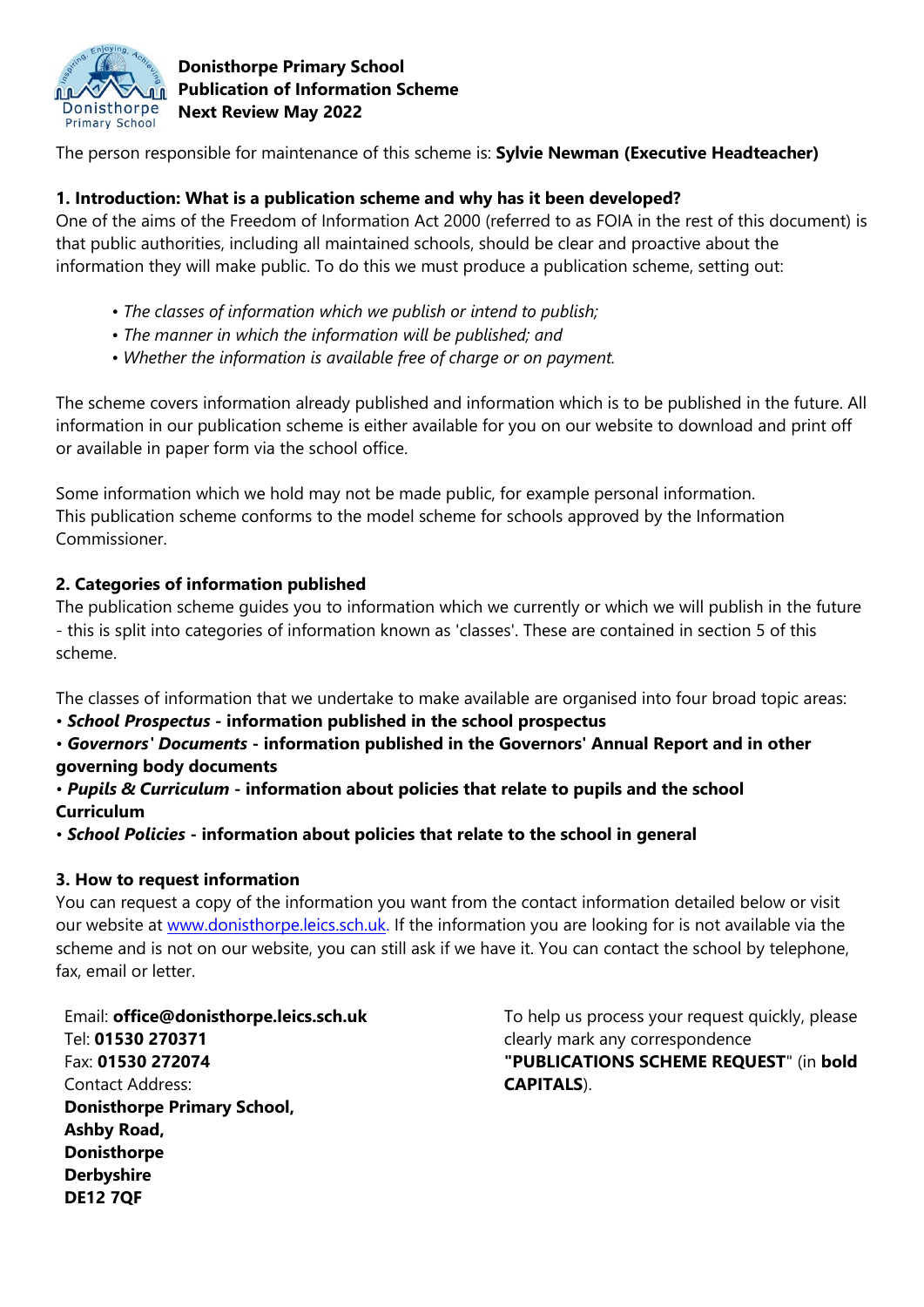

## **Donisthorpe Primary School Publication of Information Scheme Next Review May 2022**

# **4. Paying for information**

Single copies of information covered by this publication are provided free unless stated otherwise. If your request means that we have to do a lot of photocopying or printing, or pay a large postage charge, or is for a priced item such as some printed publications or videos we will let you know the cost before fulfilling your request.

Information published on our website is free, although you may incur costs from your internet service provider. If you do not have internet access, you can access our website using a local library or an internet café.

#### **5. Classes of Information Currently Published**

| <b>Class</b>      | <b>Description</b>                                                                                                                                                                                                                                                   |
|-------------------|----------------------------------------------------------------------------------------------------------------------------------------------------------------------------------------------------------------------------------------------------------------------|
| <b>School</b>     | The statutory contents of the school prospectus are as follows, (other items                                                                                                                                                                                         |
| <b>Prospectus</b> | may be included at the school's discretion):                                                                                                                                                                                                                         |
|                   | • The name, address and telephone number of the school, and the type of<br>school                                                                                                                                                                                    |
|                   | • The names of the headteacher and chair of governors                                                                                                                                                                                                                |
|                   | • Information about admissions                                                                                                                                                                                                                                       |
|                   | • A statement of the school's ethos and values                                                                                                                                                                                                                       |
|                   | • Details of any affiliations with a particular religion or religious denomination,<br>the religious education provided, parents' right to withdraw their child from<br>religious education and collective worship and the alternative provision for<br>those pupils |
|                   | • Information about the school's policy on providing for pupils with special<br>educational needs<br>• National Curriculum assessment results, with national summary figures                                                                                         |
|                   |                                                                                                                                                                                                                                                                      |

**School Prospectus** - this section sets out information published in the school prospectus.

#### **Governors' Annual Report and other information relating to the governing body**- this section sets out information from Governing Body documents.

| <b>Class</b>        | <b>Description</b>                                                                  |
|---------------------|-------------------------------------------------------------------------------------|
| Instrument of       | • The name of the school                                                            |
| Government          | • The category of the school                                                        |
|                     | • The name of the governing body                                                    |
|                     | • The manner in which the governing body is constituted                             |
|                     | • The name of any person entitled to appoint any category of governor               |
|                     | • Details of any trust                                                              |
|                     | • If the school has a religious character, a description of the ethos of the school |
|                     | • The date the instrument takes effect                                              |
| Minutes [1] of      | Minutes from governors board meetings and committee meetings                        |
| meeting of the      |                                                                                     |
| Governing           |                                                                                     |
| <b>Body and its</b> |                                                                                     |
| committees          |                                                                                     |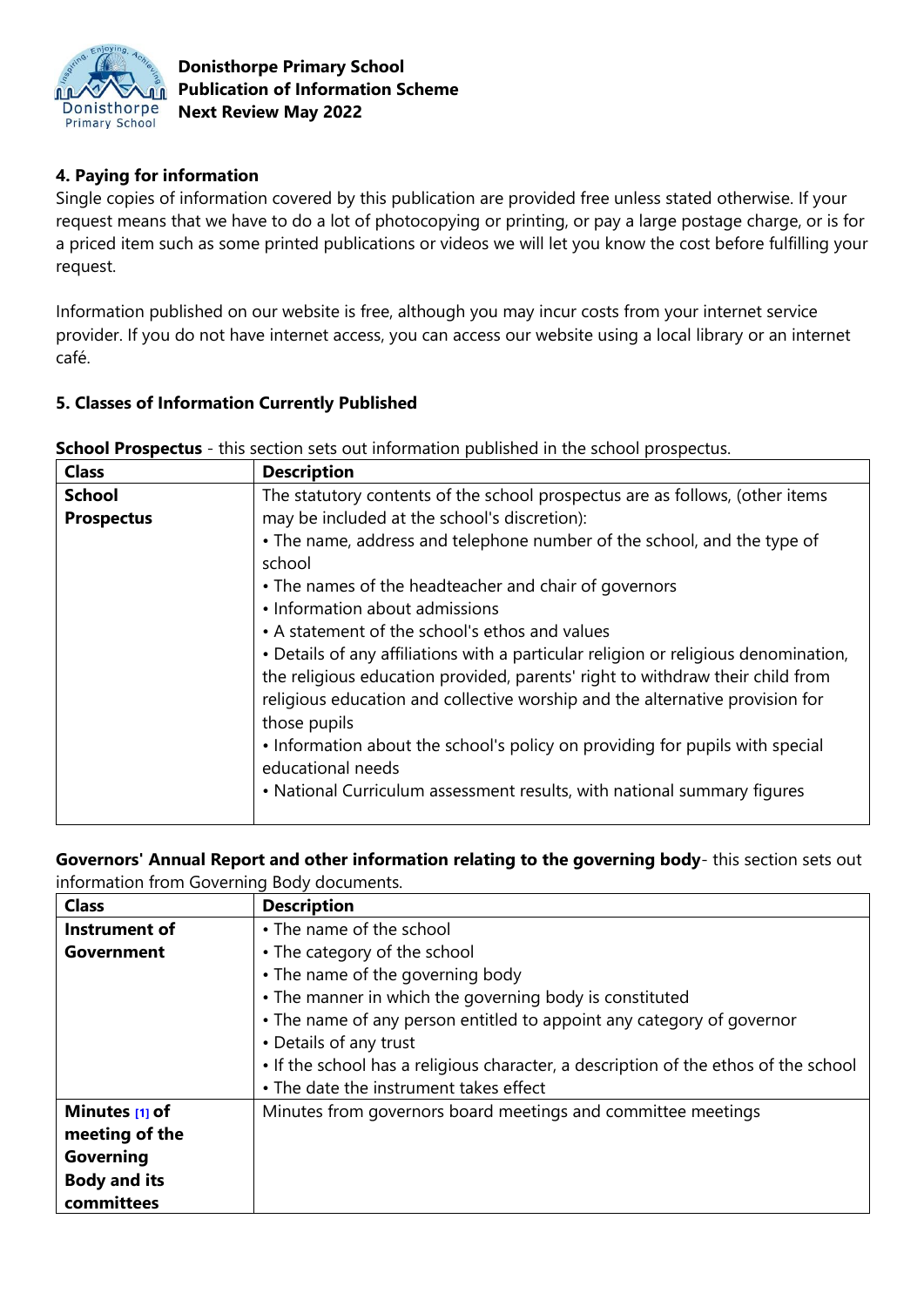

**Pupils & Curriculum Policies** - this section gives access to information about policies that relate to pupils and the school curriculum.

| <b>Class</b>            | <b>Description</b>                                                                                             |
|-------------------------|----------------------------------------------------------------------------------------------------------------|
| Home - school           | Written statement of the school's aims and values, the school's responsibilities,                              |
| agreement               | the parental responsibilities and the school's expectations of its pupils for<br>example homework arrangements |
| <b>Curriculum</b>       | Statement on following the policy for national curriculum subjects, including                                  |
| <b>Policy</b>           | any syllabus followed by pupils at the school                                                                  |
| <b>Sex Education</b>    | Written statement of policy with regard to sex education                                                       |
| <b>Policy</b>           |                                                                                                                |
| <b>Collective</b>       | Statement of arrangements for the required daily act of collective worship                                     |
| Worship                 |                                                                                                                |
| <b>Pupil Discipline</b> | Written statement of general principles on behaviour and discipline including                                  |
|                         | any anti bullying policy as appropriate                                                                        |

**School Policies** - This section gives access to information about policies that relate to the school in general.

| <b>Class</b>                   | <b>Description</b>                                                            |
|--------------------------------|-------------------------------------------------------------------------------|
| <b>Reports of School</b>       | Report of an inspection of the school and the summary of the report           |
| <b>Inspections under</b>       |                                                                               |
| <b>Sections 10 and</b>         |                                                                               |
| 23 of the School               |                                                                               |
| <b>Inspections Act 1996</b>    |                                                                               |
| <b>Post Inspection</b>         | A plan setting out the actions required following an inspection.              |
| <b>Action Plan</b>             |                                                                               |
| <b>Charging and</b>            | A statement of the school's policy with respect to charges and remissions for |
| <b>Remissions Policy</b>       | any optional extra or board and lodging of which charges are permitted, for   |
|                                | example music tuition, trips.                                                 |
| <b>School session times</b>    | Details of school session and dates of school terms and holidays              |
|                                |                                                                               |
| <b>Special Education</b>       | Information about the school's policy on providing for pupils with special    |
| <b>Needs and Disabilities</b>  | educational needs                                                             |
|                                |                                                                               |
| <b>Accessibility Plan</b>      | Written plan of improvements to access for pupils with disabilities           |
|                                |                                                                               |
| <b>Health and Safety</b>       | Written statement of general policy with respect to health and safety at work |
| <b>Policy</b>                  | of employees (and others) and the organisation and arrangements for           |
|                                | carrying out the policy.                                                      |
| <b>Child Protection Policy</b> | Statement of general principles on Child Protection arrangements              |
|                                |                                                                               |
| <b>Complaints Procedure</b>    | Statement of procedures for dealing with complaints                           |
|                                |                                                                               |
| <b>Staff Appraisal</b>         | Statement of procedures adopted by the governing body relating to staff       |
|                                | appraisal                                                                     |
| <b>Staff Conduct,</b>          | Statement of procedure for regulating conduct and discipline of school staff  |
| <b>Discipline and</b>          | and procedures by which staff may seek redress for grievance                  |
| <b>Grievance</b>               |                                                                               |